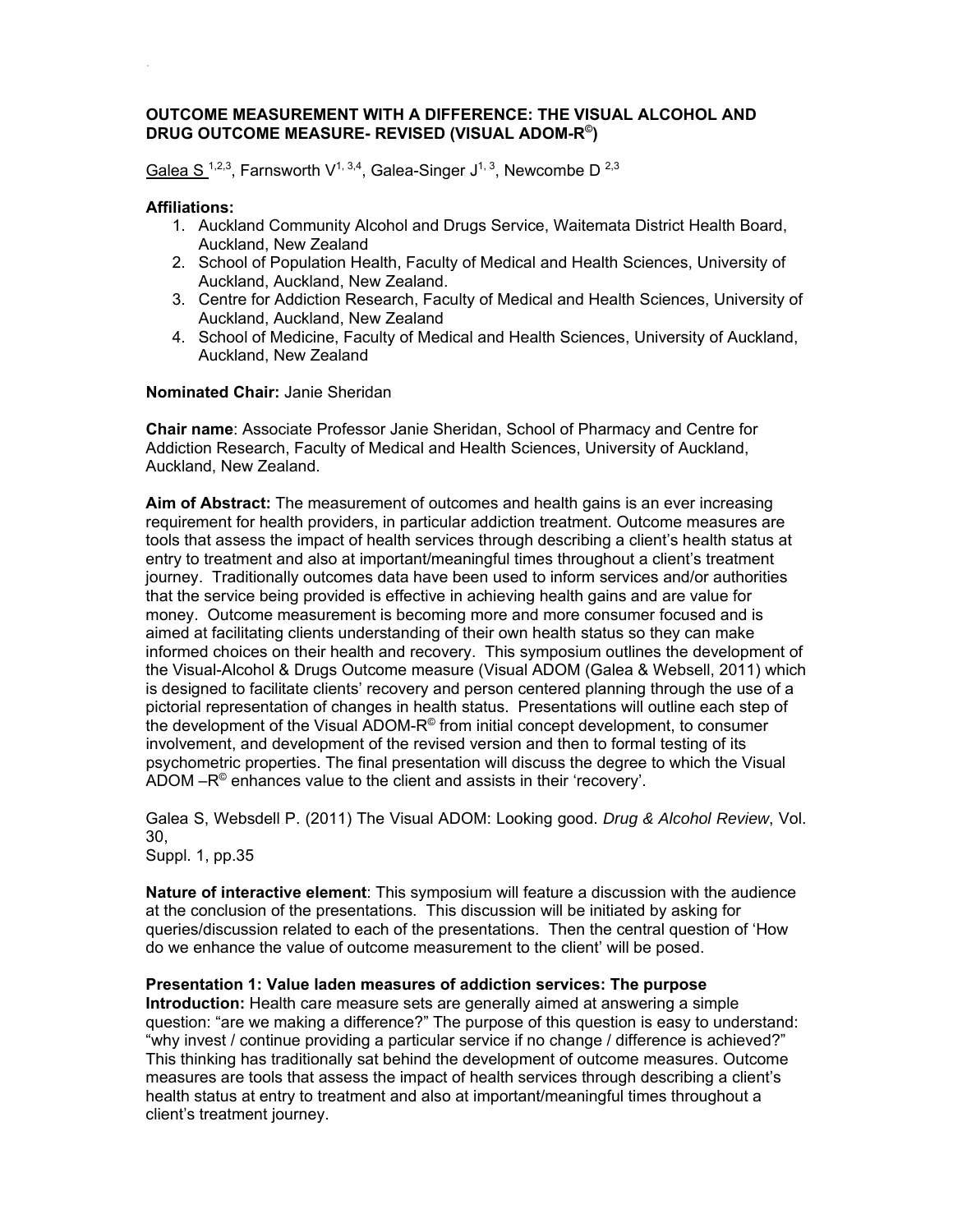Approach: Investment in the development of the Visual ADOM- $R^{\circ}$  (VADOM- $R^{\circ}$ ) was aimed at answering the effectiveness question but also aimed at taking measurement a step further by making measurement meaningful for clients. In other words: "making a difference for services, authorities and the client". The VADOM- $R^{\circ}$  measures outcome pictorially, enhancing client and clinician engagement and making measurement a value process for client, clinician, as well as services.

**Discussion:** This presentation with discuss the importance and value in incorporating pictorial approaches to engage clients in the process of health care outcome measurement.

**Implications for Practice or Policy:** Highlights the importance of implementing outcome measures that utilize visual elements to enhance client involvement.

## **Presenting Authors:**

Galea S<sup>1,3</sup>, Newcombe D<sup>2,3</sup>. Farnsworth V<sup>1,3,4</sup>

## **Affiliations:**

.

- 1. Auckland Community Alcohol and Drugs Service, Waitemata District Health Board, Auckland, New Zealand
- 2. School of Population Health, Faculty of Medical and Health Sciences, University of Auckland, Auckland, New Zealand.
- 3. Centre for Addiction Research, Faculty of Medical and Health Sciences, University of Auckland, Auckland, New Zealand
- 4. School of Medicine, Faculty of Medical and Health Sciences, University of Auckland, Auckland, New Zealand

## **Presentation 2: Development of an outcome tool with a visual element – the Visual ADOM (VADOM)**

**Introduction and Aims:** The VADOM was developed for use by addiction services to facilitate clinician and client understanding of progress. Developed from the ADOM it also presents information in a visual form. This study consisted of Phase 1) Development, Phase 2) RCT comparing the acceptability/ clinical utility of both forms.

**Design and Methods:** *Phase 1***:** Discussion groups with clients/consumer/ experts. *Phase*  2**<sup>2</sup>:** Participants were attending an outpatient AOD service, were ≥ 18 yrs of age, not at risk and/or undergoing detoxification. They either received the ADOM, or the VADOM, at entry and discharge. Participants answered questions on the impact of the ADOM on their involvement, goal clarification, and understanding of their treatment progress.

**Results:** *Phase 1*: Feedback addressed aspects of the original ADOM and suggestions for change; i.e., the shape of the target, colour and location of the wording on the cover, and the addition of Goal Identification. *Phase 2*: 35 participants (23 males; 5 Māori, aged 22-59yr). 22 received the ADOM, 13 the VADOM. Feedback indicated a similar pattern of responses to the impact of both forms, indicating that the visual form was well received. A limitation of the existing form was identified whereby respondents can indicate reductions in days used but still be using the same quantity.

**Discussion and Conclusions:** The VADOM and original ADOM were comparable and engaged clients equally. A revised version of the visual ADOM was created (Visual ADOM- $R^{\circ}$ ) that incorporated the suggested modifications and included items to assess lifestyle and quantity/frequency of substance use.

### **Presenting Authors:**

Galea S<sup>1,2,3</sup> Farnsworth V<sup>1,3,4</sup>, Newcombe D<sup>2,3</sup>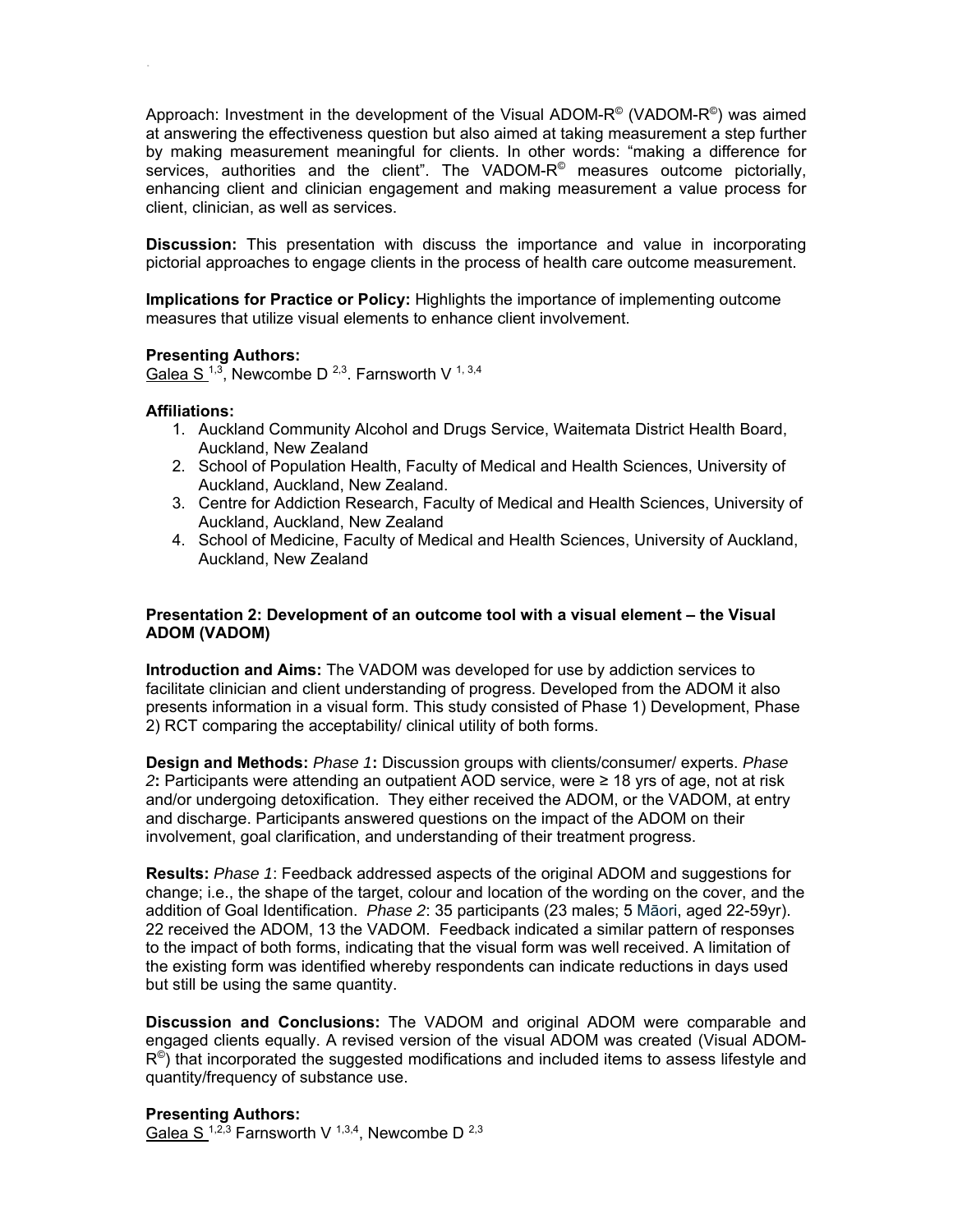## **Affiliations:**

.

- 1. Auckland Community Alcohol and Drugs Service, Waitemata District Health Board, Auckland, New Zealand
- 2. School of Population Health, Faculty of Medical and Health Sciences, University of Auckland, Auckland, New Zealand.
- 3. Centre for Addiction Research, Faculty of Medical and Health Sciences, University of Auckland, Auckland, New Zealand
- 4. School of Medicine, Faculty of Medical and Health Sciences, University of Auckland, Auckland, New Zealand

# **Presentation 3: The reliability and validity of the Visual ADOM-R© (VADOM-R©)**

**Introduction and Aims:** The VADOM-R© was developed with the aim of improving the accuracy, reliability and validity of the items within the original VADOM. This study aimed to ascertain the test-retest reliability, internal consistency and concurrent validity, of the VADOM- $R^{\circ}$ .

**Design and Methods:** Clients accessing groups treatment at Auckland AOD Services were recruited and assessed at entry (Baseline) and at 1 week (for test-retest). At baseline the VADOM-R© was administered with gold standards (ADOM, ATOP, ASSIST, WHOQOL-Bref) to determine concurrent validity. Spearman's Rho was used to measure relationships between relevant variables from different measures.

**Results:** 101 clients were recruited (mean age 37; Males 47%; Māori 19%) and assessed at baseline; 51 were retested at 1 week. *Test-retest* analyses on VADOM-R© revealed significant correlations between all drug use (range 0.80-0.94, *p*<0.001), mental health (0.82, *p*<0.001) and lifestyle variables (range 0.41-0.76, range *p* <0..01- 0.03). *Comparison with ATOP*: significant correlations for alcohol (0.87, p<0.001), cannabis (0.85, *p*<0.001) and tobacco use questions (0.80, *p*<0.001). *Comparison with ASSIST*: Significant correlation between Total VADOM-R© drugs score and Global ASSIST score (0.80, *p*<0.001). *Comparison with WHOQoL –Bref* : Significant correlations between degree of physical health problems/Pain (0.82, *p*=0.01) and degree of mental health problems (0.78, *p*=0.01). The VADOM- $R^{\circ}$  has a good internal consistency, with a Cronbach alpha coefficient of 0.82.

**Discussion and Conclusions:** The VADOMR© can be considered a reliable and valid outcome tool for use in a community AOD service setting. This will ensure that reliable feedback can be given via the pictorial form.

**Implications for Practice or Policy:** The validation of this tool will enable reliable feedback to be given to the client of their progress. It will provide a visual summary as well as a conversation point for clinicians to affirm changes made. It will also provide a basis on which new goals can be developed. It can be used as apart of culturally informed practice and can help inform national outcome measures.

# **Implications for Translational Research (optional)**

The development of an outcome tool that is brief and has good psychometric properties.

# **Presenting Authors:**

Farnsworth  $V^{1,3,4}$ , Newcombe D<sup>2.3</sup>, Galea-Singer  $J^{1,3}$ , Galea S<sup>1,3</sup>.

### **Affiliations:**

- 1. Auckland Community Alcohol and Drugs Service, Waitemata District Health Board, Auckland, New Zealand
- 2. School of Population Health, Faculty of Medical and Health Sciences, University of Auckland, Auckland, New Zealand.